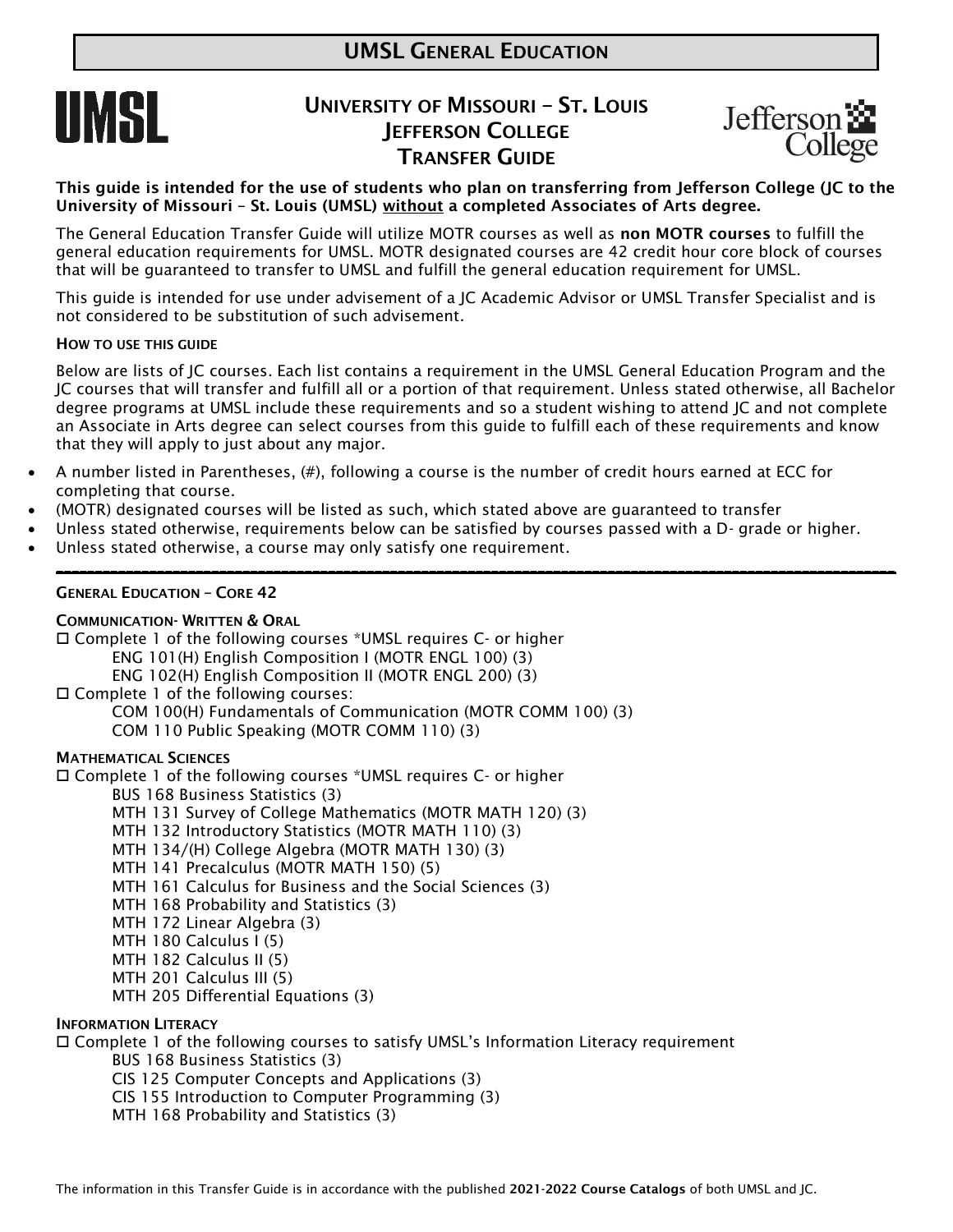# UMSL GENERAL EDUCATION

### AMERICAN HISTORY & GOVERNMENT

□ Complete 1 of the following courses

CRJ 110 Introduction to Criminal Justice (MOTR CRJS) (3) HST/(H) 103 U.S. History I to Reconstruction (MOTR HIST 101) (3)

HST/(H) 104 U.S. History II from Reconstruction (MOTR HIST 102) (3)

HST 205 African-American History (3)

PSC/(H) 102 U.S. and Missouri Governments and Constitutions (MOTR POSC 101) (3)

## SOCIAL & BEHAVIORAL SCIENCES 9 HOURS REQUIRED

MUST BE FROM TWO DIFFERENT AREAS OF STUDY

Complete 3 courses in Social & Behavioral Sciences from MOTR list (9)

 If a MOTR course is not elected to fulfill a Social and Behavioral Science course, please contact the UMSL Office of Admissions by email at [transferservices@umsl.edu](mailto:transferservices@umsl.edu) or by phone at 314-516-5451 to ensure the transferability of the course. A complete list can be found on the JC Course Catalog or through a JC Academic Advisor.

#### **HUMANITIES & FINE ARTS** 9 HOURS REQUIRED

MUST BE FROM TWO DIFFERENT AREAS OF STUDY

Complete 3 courses in Humanities & Fine Arts from MOTR list (9)

 If a MOTR course is not elected to fulfill a Humanity and Fine Arts course, please contact the UMSL Office of Admissions by email at *transferservices@umsl.edu* or by phone at 314-516-5451 to ensure the transferability of the course. A complete list can be found on the JC Course Catalog or through a JC Academic Advisor.

NATURAL SCIENCES 9 HOURS REQUIRED

MUST BE FROM TWO DIFFERENT AREAS OF STUDY Complete 3 courses in Natural Sciences from MOTR list (9)

 If a MOTR course is not elected to fulfill a Natural Science course, please contact the UMSL Office of Admissions by email at [transferservices@umsl.edu](mailto:transferservices@umsl.edu) or by phone at 314-516-5451 to ensure the transferability of the course. A complete list can be found on the JC Course Catalog or through a JC Academic Advisor.

## NON-GENERAL EDUCATION PROGRAM REQUIREMENTS

The following requirements are not part of the UMSL General Education Program. However, many degrees at UMSL may require completion of the Cultural Diversity and Foreign Language. The JC courses below satisfy Foreign Language and Cultural Diversity requirements.

\_\_\_\_\_\_\_\_\_\_\_\_\_\_\_\_\_\_\_\_\_\_\_\_\_\_\_\_\_\_\_\_\_\_\_\_\_\_\_\_\_\_\_\_\_\_\_\_\_\_\_\_\_\_\_\_\_\_\_\_\_\_\_\_\_\_\_\_\_\_\_\_\_\_\_\_\_\_\_\_\_\_\_\_\_\_\_\_\_\_\_\_\_\_\_\_\_\_\_\_\_\_\_\_\_\_\_\_

### CULTURAL DIVERSITY

 $\Box$  Complete 1 of the following courses. The requirement may be satisfied by a course already chosen for one of the UMSL General Education Requirements above.

HST 210 Asian Civilization (3) SOC 115 Cultural Anthropology (MOTR ANTH 201) (3) PHL 201 World Religions (MOTR RELG 100) (3) PSC 202 Introduction to Comparative Politics (MOTR POSC 202) (3)